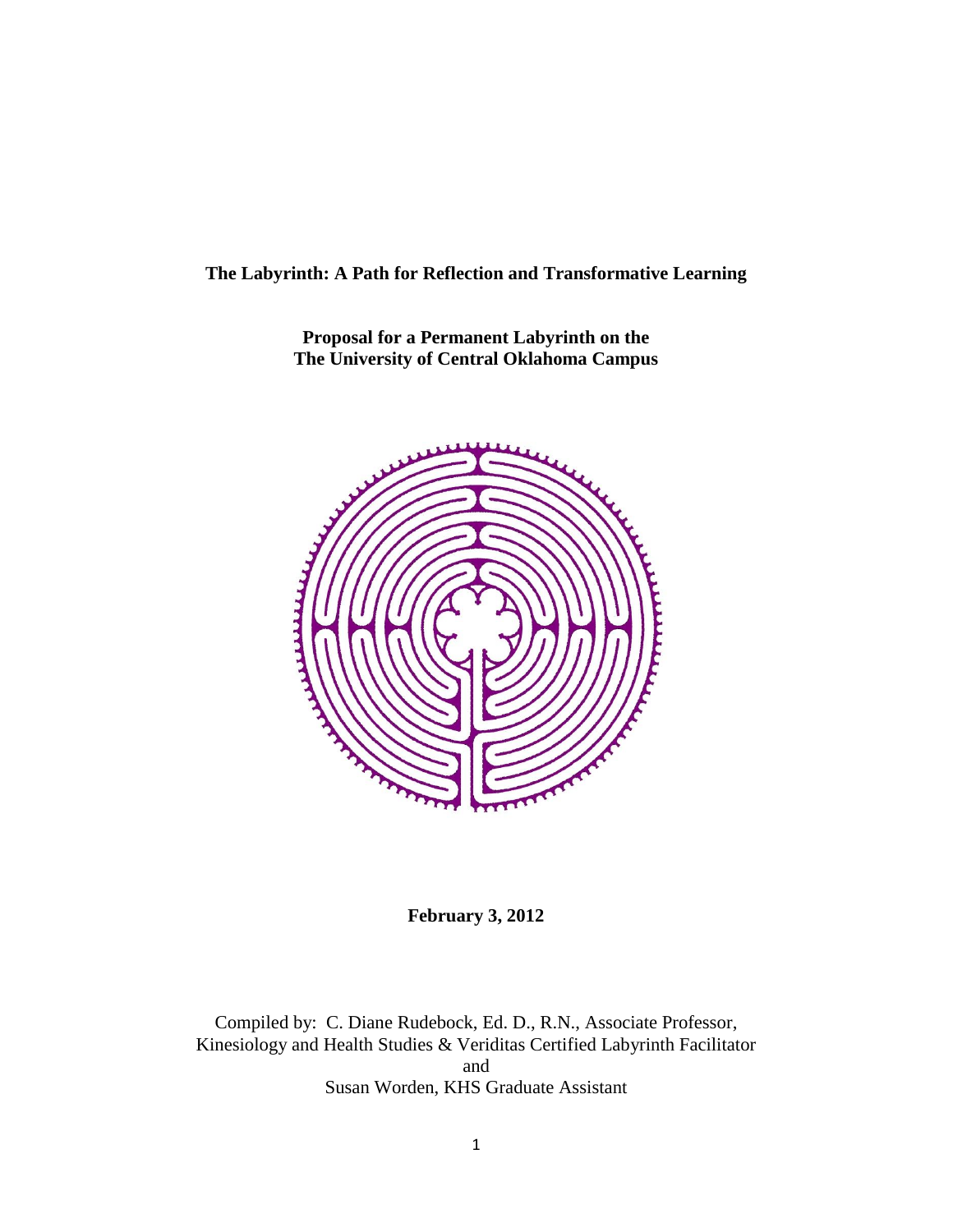## **The Labyrinth: A Path for Reflection and Transformative Learning**

### **Executive Summary**

The University of Central Oklahoma (UCO) is committed to helping students learn by providing students with transformative learning experiences throughout their college careers. A unique transformative learning opportunity exists on this campus when students interact with the Labyrinth, a design which invites people to participate in reflection through the process of a walking meditation<sup>1</sup>. The 11-circuit Chartres Labyrinth<sup>2</sup> design includes one meandering path that starts at the outer edge and encircles the center. The walker starts the path at the beginning and follows the twists and turns of the path which lead the walker to the center of the design; after spending time in the center, the walker returns on the same path back out from the center, arriving at the beginning. The walker is encouraged to reflect on the thoughts that come and go as they moved along the path; often times these thoughts provide interesting insights and clarity for the walker<sup>1</sup>. According to Mezirow's theory of reflectivity, reflection plays a major role in the transformative learning process (Wang & King, 2006)<sup>3</sup>. Astin, Astin, and Lindhom recommend that institutions of higher learning can begin to engage students in contemplative practices by "creating spaces for students where they can go to meditate or engage in self-reflection" (p. 153),  $\frac{4}{3}$  and the addition of a permanent 11-circuit Chartres Labyrinth on the UCO campus provides this space.

The University of Central Oklahoma would be the *first* university in Oklahoma to have a permanent labyrinth located on their campus. There are approximately 68 colleges and universities in the United States that have built permanent labyrinths on their campuses,<sup>5</sup> and there are approximately 70 permanent labyrinths in the State of Oklahoma (this includes both public and private labyrinths, such as the one located at Mercy Hospital in Oklahoma City,  $OK)^6$ . There are almost  $4000$  labyrinths worldwide<sup>5</sup>.

Placing a permanent paver 11-circuit Chartres Labyrinth outdoors on the UCO campus would provide a meditation space for reflection for students, faculty and staff, and it would be a beautiful work of art as a component of the campus beautification project. A permanent labyrinth would also facilitate learning and teaching based on the Central Six Tenets of Transformative Learning: Discipline Knowledge, Leadership, Problem Solving (Research, Scholarly and Creative Activities), Service Learning and Civic Engagement, Global and Cultural Competencies, and Health and Wellness<sup>7</sup>.

- Since the labyrinth is used in almost all cultures in the world<sup>2</sup>, it would provide a place that is inclusive of all faiths and cultures because the labyrinth is not tied to a specific religion or denomination; therefore, its adaptability for use is unique. (Global and Cultural Competency)
- Benefits of providing a permanent labyrinth on campus are infinite: it could be utilized in interdisciplinary research projects (Problem Solving- Research, Scholarly and Creative Activities) and research in the health and wellness disciplines (Health and Wellness).
- Research areas could include research on stress reduction, increased productivity, academic success, first year student success, student retention, and creativity just to identify a few (Problem Solving – Research, Scholarly and Creative Activities).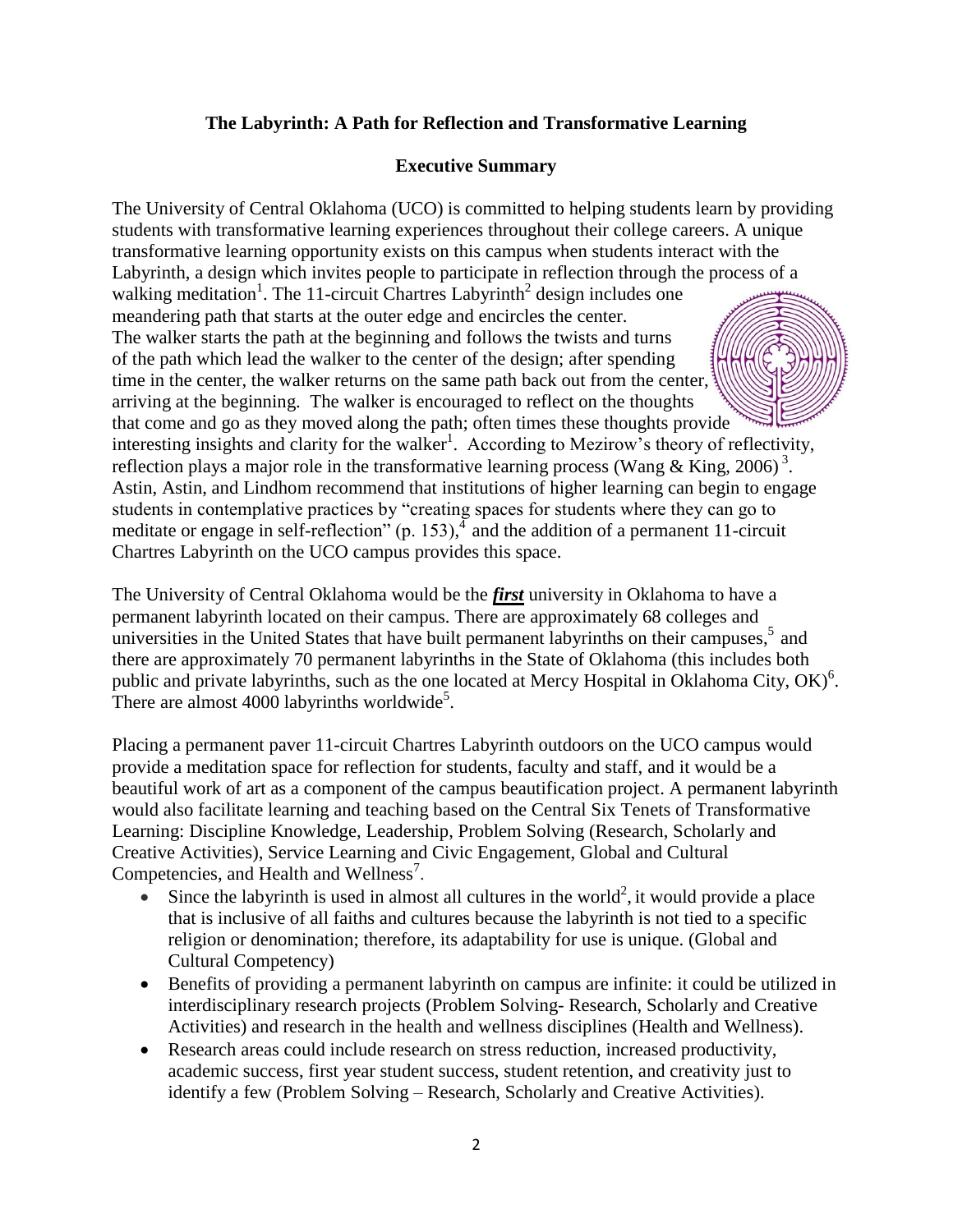- All disciplines and departments on campus could utilize the labyrinth such as: outdoor performances by the Dance Department (Problem Solving – Research, Scholarly and Creative Activities); a space for creative writing; it could be used for leadership, team building and professional development (Leadership); and walked when groups are focused on problem solving (Discipline Knowledge).
- Groups and individuals in the community would also be welcome to come on campus to experience the labyrinth (Service Learning and Civic Engagement).

Providing a space for reflection is an integral part of learning<sup>4</sup>. Students who walked the labyrinth at various UCO campus events reported feeling calmer, having clarity, and feeling more relaxed after walking the labyrinth; they also stated it was beneficial to have time to "pause" during their day. While the current labyrinth resources are beneficial, they are limited by space availability and maintaining the labyrinth painted on the grass (the canvas labyrinth can only be laid out indoors and requires an indoor space 50 x 50 feet, and the outdoor labyrinth requires repainting every three weeks). Dr. Diane Rudebock, Associate Professor in Kinesiology and Health Studies and a Certified Veriditas Labyrinth Facilitator, collaborates with the UCO Counseling Center, The Wellness Center, Student Affairs, the Department of Dance, as well as various community groups to offer regular labyrinth events on the UCO campus and in the community. The portable canvas Labyrinth and the painted labyrinth on the dedicated lawn space north of HPE west of the Y Chapel are used for these events.

The 11-circuit Chartres paver labyrinth creation is a beautiful work of art, and this design is recommended for the permanent paver labyrinth on campus; this design can accommodate large groups of people, and since it is made of pavers, it is accessible to people with disabilities. The approximate size of the 11-circuit Chartres Labyrinth is 42-44 feet in diameter, and the cost of creating a permanent design varies, but generally can be completed for approximately \$70,000, depending on site preparation, the materials selected, and the group selected to complete installation. The area west of the Y Chapel on the west side of campus is the recommended location for the permanent installation.

The video, "Labyrinths for Our Time: Places of Refuge in a Hectic World," shows labyrinths on university campuses and is available for viewing by contacting Dr. Rudebock at 405-974-5216 or email: [crudebock@uco.edu.](mailto:crudebock@uco.edu)



University of Southern Indiana Labyrinth, Evansville, Indiana Created by Marty Kermeen, Labyrinths in Stone <http://www.labyrinthbuilder.com/page46.html>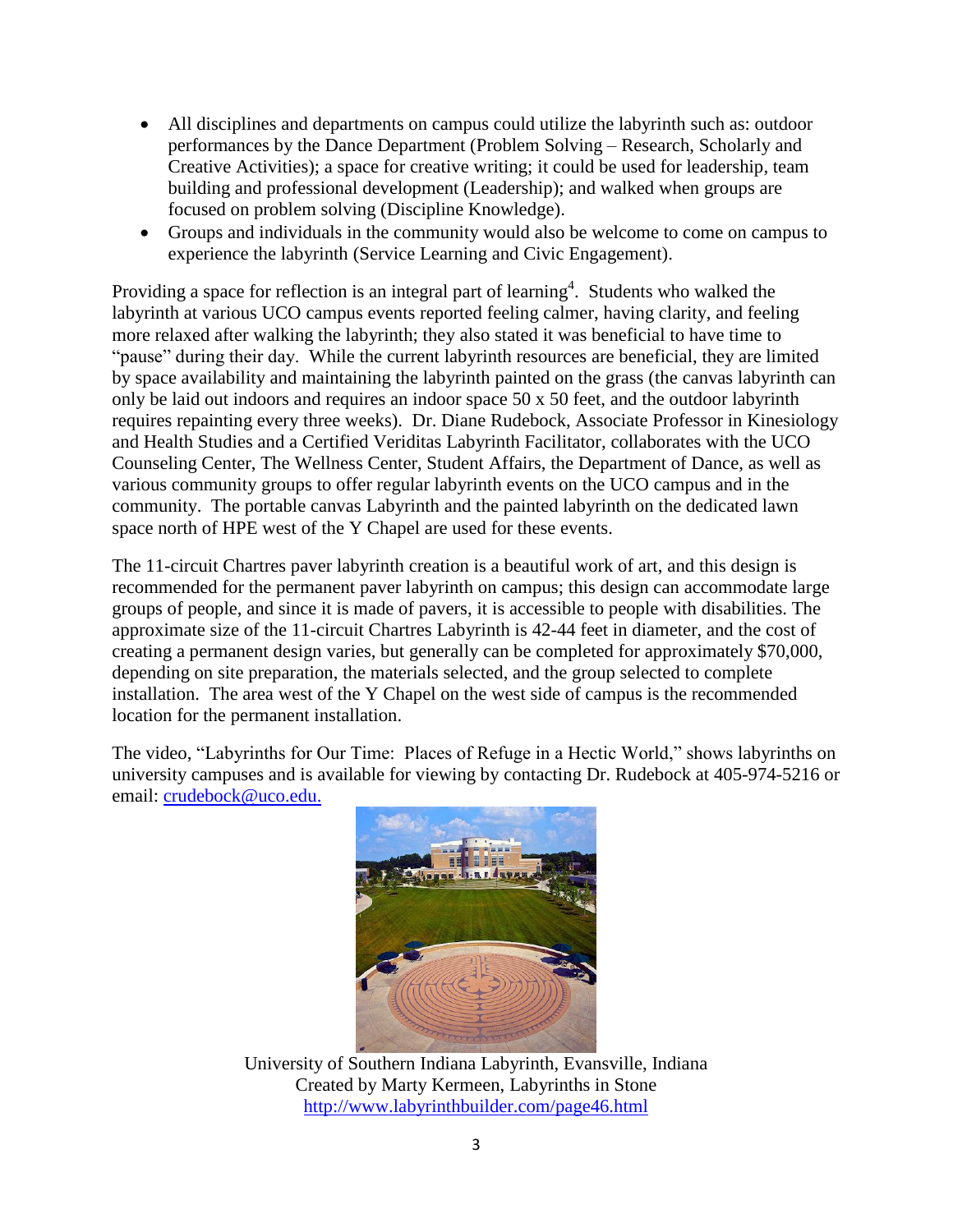### **The Labyrinth: A Path for Reflection and Transformative Learning**

#### **Introduction**

The University of Central Oklahoma (UCO) is committed to helping students learn by providing students with transformative learning opportunities throughout their college careers. Transformative learning engages students as well as faculty and staff who provide students with new and distinctive approaches to learning and overall growth<sup>7</sup>. A unique transformative learning opportunity exists on this campus when students interact with the Labyrinth, a design which invites participants to experience moments for reflection in a moving meditation<sup>1</sup>. According to Mezirow's theory of reflectivity, reflection plays a major role in the transformative learning process (Wang & King, 2006)<sup>3</sup>. Astin, Astin, and Lindhom recommend that institutions of higher learning can begin to engage students in contemplative practices by "creating spaces for students where they can go to meditate or engage in self-reflection"  $(p. 153)$ ,  $4$  and the addition of a permanent 11-circuit Chartres Labyrinth on the UCO campus provides this space. Glisczinski states that "The research points to the promise of frontal-cortex-rich critical reflection, which plays a central role in transforming learning. Educators engaged in fostering such transformation structure opportunities for learners to sojourn into the environments that trigger supported cognitive dissonance"  $(p, 9)^8$ . It is through this dissonance that teachers can "model and then facilitate critical reflection..." (p. 9)<sup>8</sup> which is at the center of a transformative experience.



University of Central Oklahoma 11-circuit Chartres canvas labyrinth

Over the past seven years, hundreds of UCO students have participated in labyrinth events which have been held on the UCO campus using canvas labyrinths as well as the outdoor labyrinth painted on the grass by Y Chapel and north of the HPE building. These events have been facilitated by Dr. C. Diane Rudebock, a Veriditas Certified Labyrinth Facilitator, who has worked in collaboration with the staff at the Wellness Center, Counseling Center, and faculty in the Kinesiology and Health Studies Department. Additional collaborations with the Office of Student Affairs, the faculty in Art, Media and Design, the Department of Dance (faculty and students), faculty and students in Math and Science, and Biology have provided a multitude of opportunities for students to experience the labyrinth as a moving meditation. The recurring question from those whom experience the labyrinth on campus is "When can we get a permanent labyrinth on campus?"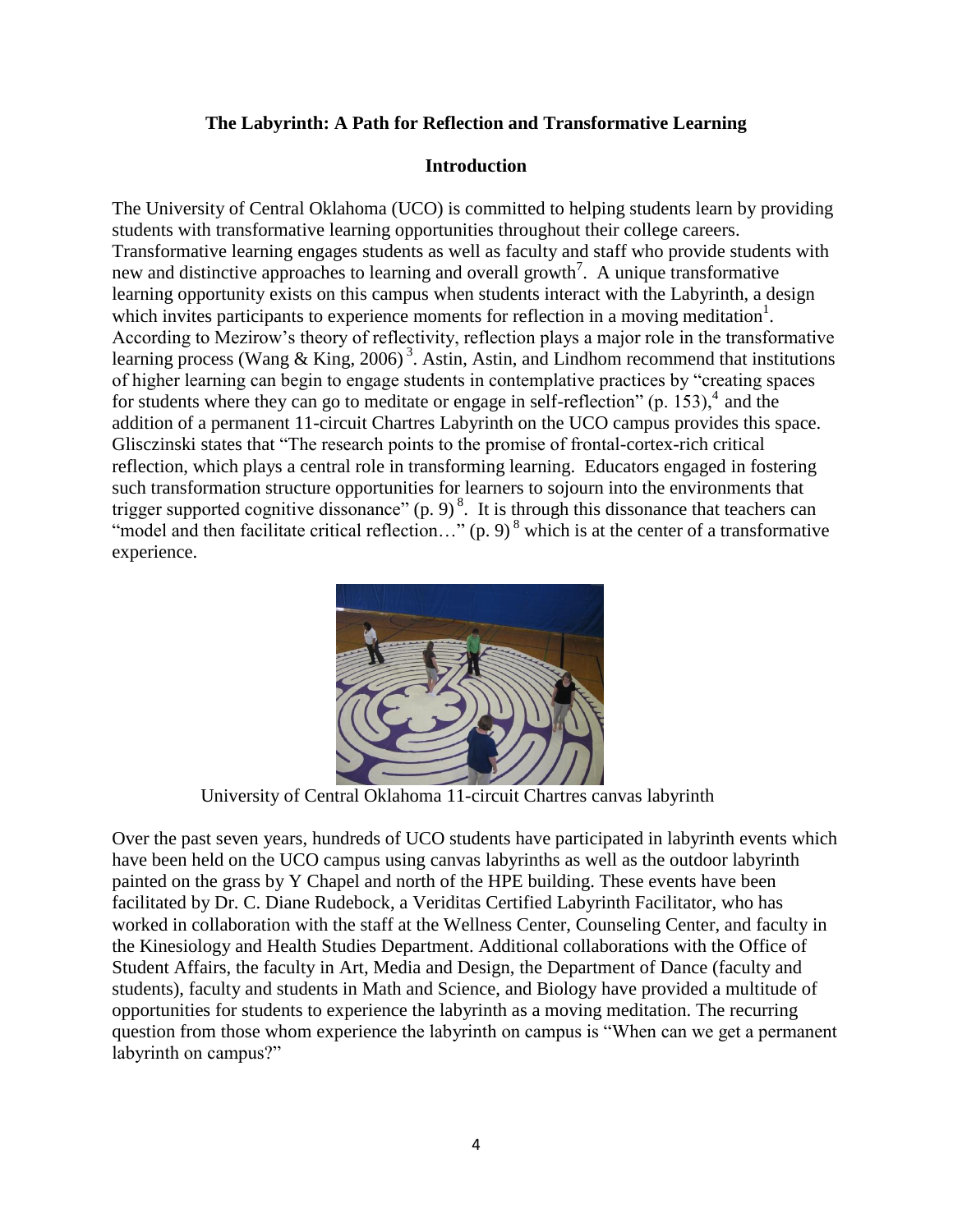#### **Background**

The Labyrinth is a design which includes one path that encircles the center of the design, and when one walks the path starting at the beginning, the path can be followed to the center and back out again to the beginning<sup>2</sup>. As the path is walked, the walker pays attention to their thoughts as they come and go, reflecting on the journey as they move along the path. This is different from an intentional or sitting meditation which is generally a focused meditation intended to clear the mind<sup>1</sup>. The labyrinth path does not have dead ends or tricks like the path of a maze, but simply one path leading to the center and back out again. The walker is free to use analogies or metaphors to reflect on their experience after walking, and the walker is encouraged to write a reflection which helps make sense of the experience<sup>9</sup>.

Labyrinth designs have been found in many cultures throughout history dating back as far as  $4000$  years ago. The designs were found on coins and jewelry and were drawn on cave walls<sup>2</sup>. While the origins of the design or its early uses are unknown, beginning in the Middle Ages, Labyrinths were used for a symbolic pilgrimage and walking meditations, using the path of the labyrinth to symbolize one's life journey<sup>1</sup>.

Today, outdoor labyrinths are found in many settings such as universities, hospitals, parks, schools and churches<sup>1</sup>. The well-known labyrinth in the floor of Chartres Cathedral in France was built in the Middle Ages around 1200 C. E.<sup>2</sup>. Reverend Dr. Lauren Artress, an Episcopal Priest, introduced the Labyrinth in the United States in the early 1990s as a walking meditation. According to Artress (2006), using a labyrinth is a personal experience, and labyrinths can be used as moving meditations<sup>9</sup>. In 2006, The Department of Kinesiology and Health Studies purchased an 11-circuit Chartres labyrinth design made of canvas, and it is used regularly for indoor campus and community events.

#### **Purpose**

The purpose of creating a permanent labyrinth on the University of Central Oklahoma's campus is to provide a space for students, faculty, and staff of all cultures to experience time for reflection as well as to cultivate spiritual wellness<sup>10</sup>. Glisczinski states:

For millennia, scholarly teachers have theorized about the phenomenology of the sort of learning that lights up the mind. From Confucius to Aristotle, from Whitehead to Kolb to Mezirow, deep, meaningful, and lasting learning has long been understood as constructed through cycles of experience, reflection, conceptualization, and application. (p. 1)<sup>8</sup>

There are many benefits that college students can derive from using the labyrinth as a means for self-reflection. According to Astin, Astin, and Lindholm (2011), in their book *Cultivating the Spirit: How College Can Enhance Student's Inner Lives*, the benefits of self-reflection include enhanced leadership development, enhanced intellectual self-esteem, and a greater ability to get along with others from different races and cultures (p.  $148$ )<sup>4</sup>. The same authors also talk about the goals of practicing self-reflection. These goals of self-reflection include enhancing selfawareness which includes a deeper knowledge of oneself, creating a greater awareness of one's emotional states, and creating a greater understanding of how one's beliefs and life situations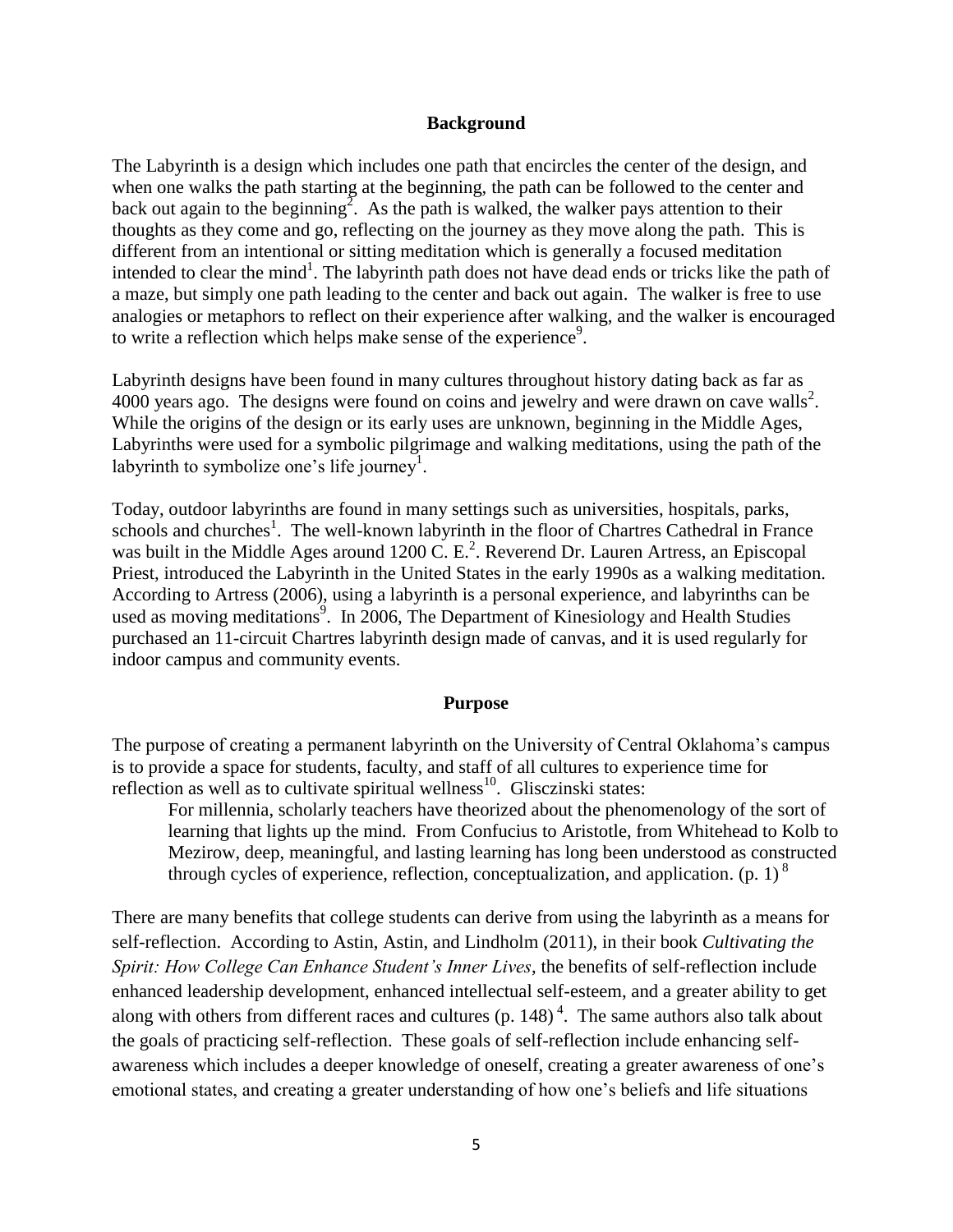elicit these states (p. 57)<sup>4</sup>. These benefits and goals of self-reflection in turn can be enhanced through the practice of reflective writing  $(p. 77)^4$ . A written reflection is a regular component of the labyrinth walks that are facilitated on and off campus by Dr. Rudebock.

According to the World-Wide Labyrinth Locator, labyrinths are located on approximately sixty eight (68) different college and university campuses throughout the United States<sup>5</sup>. Oklahoma has approximately 75 permanent labyrinths throughout the state, however, currently there are no labyrinths located on any college or university campuses in the state<sup>6</sup>. A permanent labyrinth built on the University of Central Oklahoma's campus would be the *first* of its kind on a college or university campus in the state of Oklahoma. Creating a labyrinth on campus would provide an inspirational teaching and learning environment which could be utilized by all disciplines.

It is recommended that the University of Central Oklahoma consider creating a permanent paver 11-circuit Chartres style labyrinth as a work of art on the UCO campus. The 11-circuit Chartres design (shown on Title page) is approximately 44 feet in diameter, can accommodate 30-40 walkers at a time, and the path walked in and back out equals 1/3 of a mile. A permanent paver design is accessible to those with disabilities or limitations in their physical mobility since it is flat.



Heartland Plaza; current location of the UCO 11-circuit Chartres painted on the grass

The 11-circuit Chartres design is the most recognizable labyrinth design in the United States and was created on campuses at The University of Ohio, Central Michigan University, University of Southern Indiana as well as on campuses on the east and west coasts<sup>5</sup>.

A labyrinth on this university's campus would provide students and faculty with space for personal reflection. Personal reflection is a critical component to learning as expressed by Dirkx who describes a form of reflection that is carried on as an "imaginal dialogue", and this internal dialogue can take place "through journaling or other practices" so that the experience comes forward in the conscious mind, and "we are able to gradually incorporate it into our sense of who we are" (p. 137)<sup>11</sup>. The labyrinth would also provide research and scholarly opportunities for students and faculty. Research studies and articles have been published in the areas of nursing, psychology, education, creative arts, complementary care, and communication, and numerous master's theses as well as dissertations have been completed using the labyrinth  $12$ . A permanent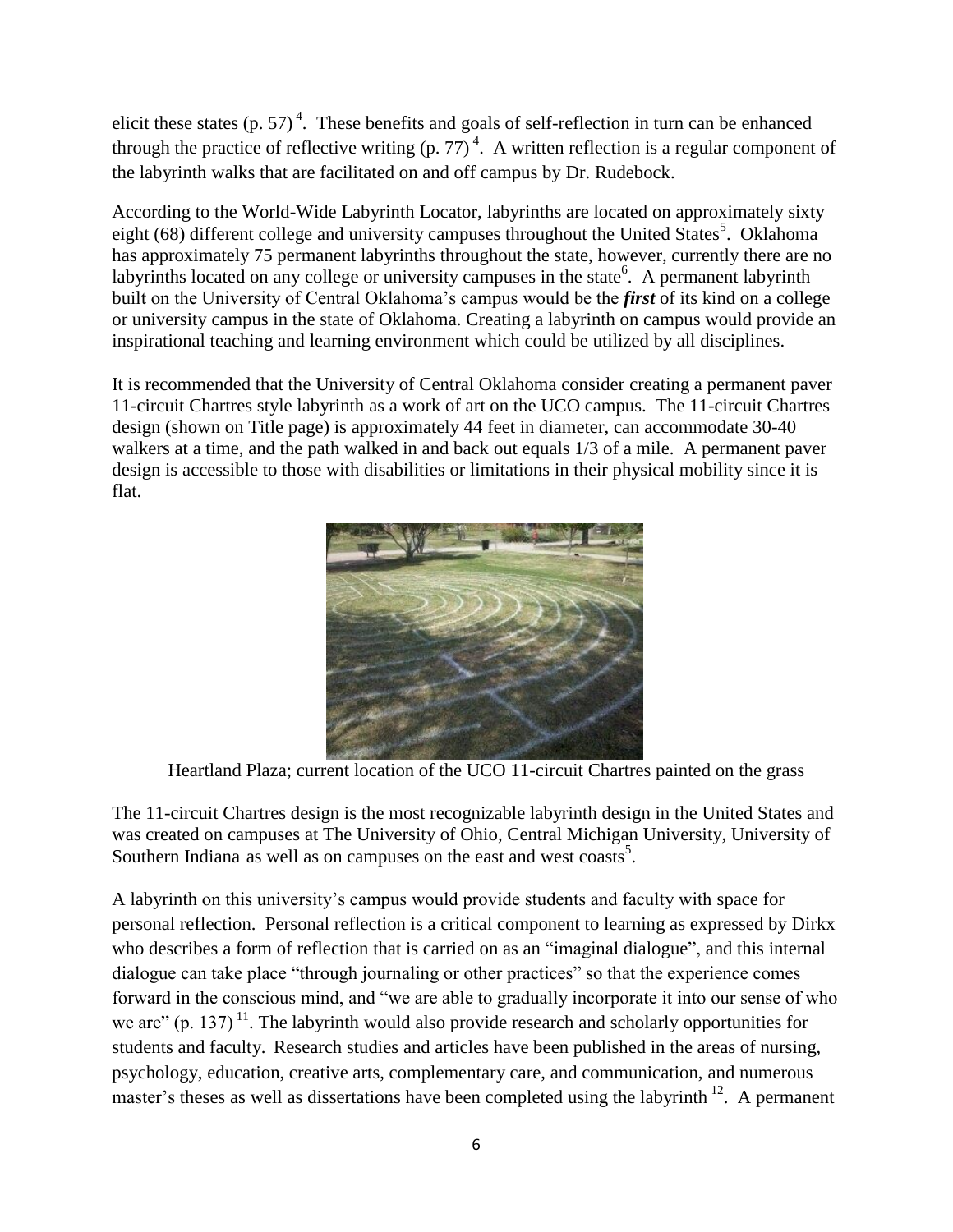labyrinth would provide students, faculty and staff opportunities to engage the campus community as well as connect with the surrounding communities of Edmond. This aligns with the University's mission of Transformative Learning by helping students be transformed through the Central Six areas of Leadership, Discipline Knowledge, Leadership, Problem Solving (Research, Scholarly and Creative Activities), Service Learning and Civic Engagement, Global and Cultural Competencies, and Health and Wellness<sup>7</sup>.

- Since the labyrinth is used in almost all cultures in the world<sup>2</sup>, it would provide a place that is inclusive of all faiths and cultures because the labyrinth is not tied to a specific religion or belief; therefore, its adaptability for use is unique. (Global and Cultural Competency)
- Benefits of providing a permanent labyrinth on campus are infinite: it could be utilized in interdisciplinary research projects (Problem Solving – Research, Scholarly and Creative Activities) and research in the health and wellness disciplines (Health and Wellness).
- Research areas could include research on stress reduction, increased productivity, academic success, first year student success, student retention, and creativity just to identify a few.
- All disciplines and departments on campus could utilize the labyrinth such as: outdoor performances by the Dance Department and a space for creative writing (Creative Activities); it could be used for leadership, team building and professional development (Leadership); and walked for reflection focusing on course content (Discipline Knowledge).
- Groups and individuals in the community would also be welcome to come on campus to experience the labyrinth (Service Learning and Civic Engagement).

## **Benefits and Current Uses of the Labyrinth**

The two most important tools for a student's spiritual growth and development are meditation and self-reflection<sup>3</sup>, which is exactly what interaction with the Labyrinth provides. According to Astin, et al (2011), meditation and self-reflection have been shown, through their research, to enhance spiritual growth and development in college students which in turn has resulted in the enhancement of students' academic performance, psychological well-being, leadership development, and overall satisfaction with their college experience<sup>4</sup>. These findings have major implications for institutions of higher education to consider providing students with opportunities to develop and grow in this area due to its positive benefits which translate to more engaged students and better retention. In addition, Mezirow's work emphasizes "ways in which our beliefs and assumptions shape and influence our perspectives, actions, and being in the world" and "through critical reflection, can potentially be transformed" $(p. 135)^{11}$ .

The labyrinth can be used in a variety of ways in various contexts, only limited by our imagination. Using the labyrinth as a reflective walk provides walkers an opportunity to enhance spiritual wellness, which in turn, has documented benefits. According to Diaconis (2010), the labyrinth is a tool used for meditation that is spiritual in nature, rather than religious which is an important difference to note<sup>13</sup>. Astin, Astin, and Lindholm (2011), in their book *Cultivating the Spirit: How College Can Enhance Student's Inner Lives*, distinguish the difference between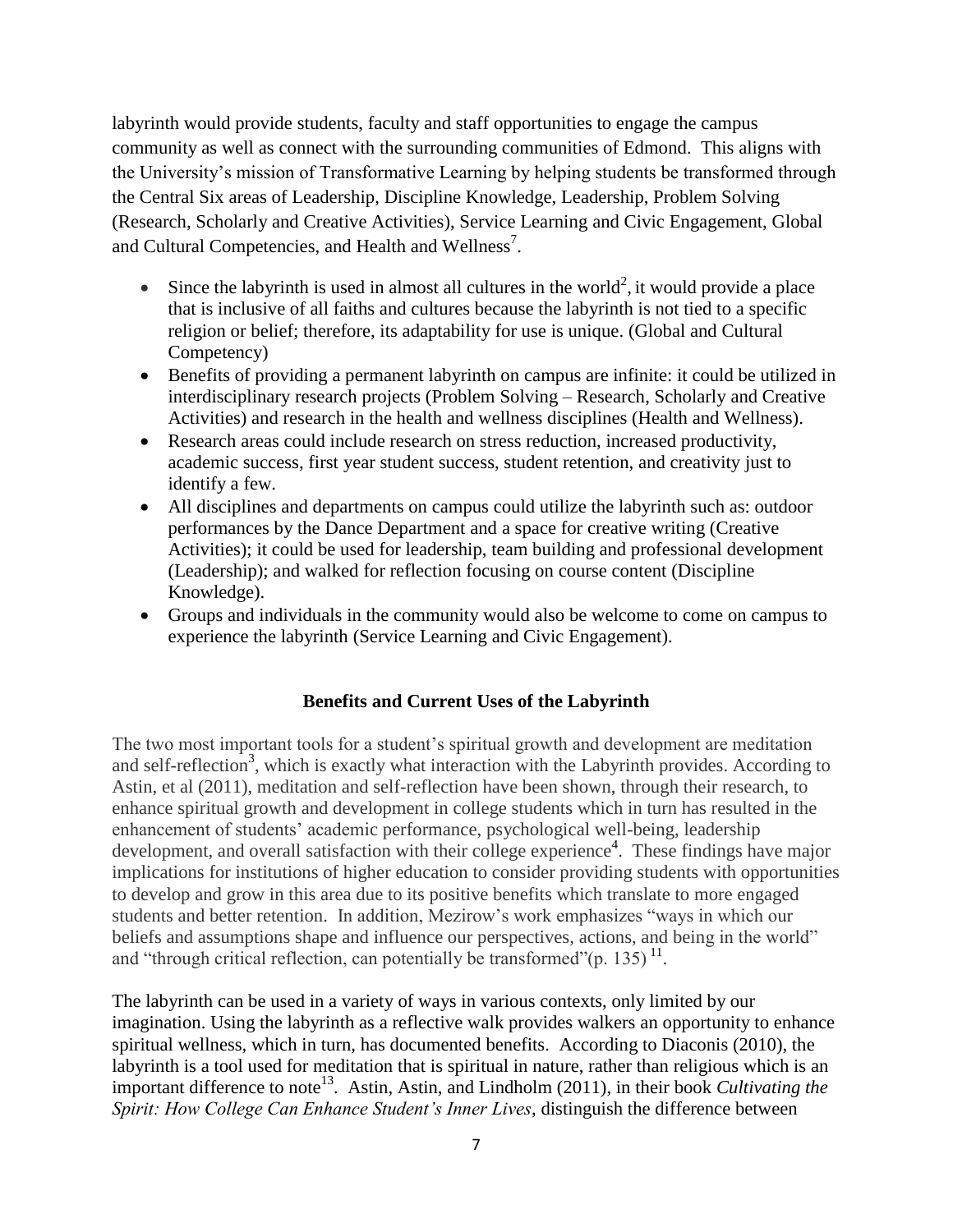religiousness and spirituality. Religiousness involves adherence to a set of faith-based beliefs, membership to some kind of group of believers or practitioners and participation in ceremonies or rituals. Spirituality on the other hand deals with a person's values, sense of who they are and where they come from, a sense of meaning and purpose in all aspects of their life, and a sense of connectedness to other people and the surrounding world. The same authors report the findings of their research about spirituality and college students. Based on their findings, they discuss the importance of spiritual development and growth in this age group of college students and the benefits that can be derived from this development and growth stating, "To ignore the spiritual side of students' and faculty's lives is to encourage a kind of fragmentation and lack of authenticity…growing numbers of educators are calling for a more holistic education, point to the need to connect mind and spirit and to return to the true values of liberal education..." (p. 7)<sup>4</sup>.

Many of these activities on university campuses which incorporate the labyrinth include a component of reflection which is at the heart of transformative learning. Kitchenham discusses that Mezirow expanded his original model of transformative learning which included 10 phases to add a phase which included the importance of "critical self-reflection" or "intentional assessment" (p. 114)<sup>14</sup>. In Kitchenham's review of the evolution of Mezirow's Transformative Learning Theory, he describes the importance of reflecting in a critical way on one's assumptions in order to investigate the causes and nature of those assumptions which allow one to look within at one's beliefs, values, intentions and feelings<sup>14</sup>. When comparing UCO's Central Six Tenants of Transformative Learning, many similarities can be seen in Bigard's documentation of the uses of the labyrinth on campuses of higher education<sup>15</sup>. The labyrinth on these campuses has been used for:

- faculty training to promote reflection in addition to personal and professional growth;
- as a component of a wellness program to reduce stress (which is a priority for the Healthy Campus Initiative)<sup>15</sup>;
- as a part of a multicultural program to reduce prejudice (which certainly requires critical self-reflection as described by Mezirow);
- as a component of an academic class for students in transition using transition as a theme for the labyrinth workshops<sup>15</sup>; using the labyrinth could easily be integrated in to coursework, especially for Success Central or Success Strategies;
- and by other student groups such as the Sexual Aggression Peer Advocates as part of a vigil $1^2$ .

Based on these examples, walking the labyrinth can transform individuals through its integration into the educational process<sup>10</sup>. In Wang and King's work looking at Mezirow's theory of relativity,

The central focal point and power of transformative learning is **fundamental change** in perspective that transforms the way that an adult understands and interacts with his or her world. **Reflective thinking** is the foundational activity that supports and cultivates such "perspective transformation  $($ p. 4 $)^3$ 

In 2008, a permanent Labyrinth was installed on the campus of The University of Kent in the UK and is used regularly for workshops by all disciplines as listed in the examples below:

- Applied Professional Practice Team building; staff development
- Arts Media and Design Art project; creating labyrinths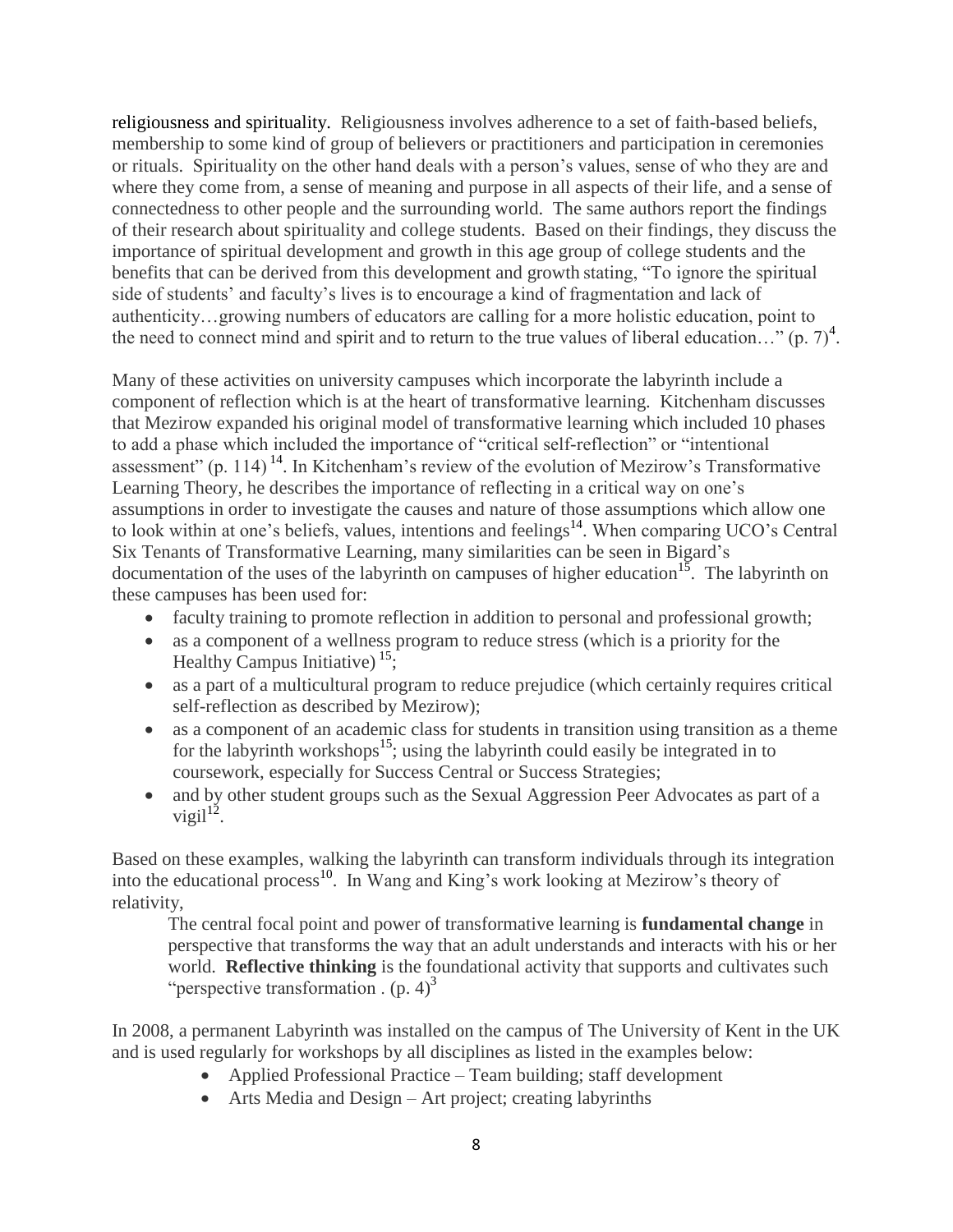- Business Study and Management Reducing stress and anxiety; MBA programfinal projects
- Computer Science Approaching coursework in a calmer/reflective manner
- $\bullet$  Dentistry Goal setting
- Drama and Dance Spiritual exploration through movement
- Community Project Campus community collaborated with residential care facility which included collecting memories of residents
- English and Creative Writing Building networks and community for a forum of English teachers; creating a series of poetry posters which were used on local buses. Used for prompts for creative writing in classes.
- European Culture and Languages Students explored the history and symbolism of the labyrinth
- Inter-disciplinary Conference for educational; used for creation of revised learning strategies; developing values $^{16}$ .

The use of the labyrinth as a meditative tool has also been shown to reduce anxiety $10$ . According to Zahourek (2006), the labyrinth has great potential for future study to examine the positive outcomes of this meditative exercise<sup>10</sup>. Scandinavian schools use the labyrinth as a tool to foster creativity, problem solving, and teamwork among students<sup>17</sup>. In these same schools, the labyrinth has also been used to resolve conflict and provide a means by which to build student and teacher relationships<sup>17</sup>.

# **Utilizing the Labyrinth at UCO**

The labyrinth has been available for students for numerous events throughout the past seven years. Using the labyrinth is a way to promote reflection and spiritual wellness among the diverse groups at UCO since the labyrinth is a walking or moving meditation. UCO has a large group of international students, and using the labyrinth can be a way that all students can interact based on their own belief system. A multidisciplinary labyrinth research team has been established at UCO. The initial research project was completed by an undergraduate student as a part of the Student Research Grant process. This pilot study was in collaboration with Epworth Villa where older adults walked the labyrinth weekly; pre and post surveys were administered evaluating stress and quality of life. Due to the small number of participants (an outbreak of flu occurred during the study which significantly decreased participation), specific conclusions could not be reached, although participants reported that they liked the experience because it gave them a time to reflect on their life.

Drs. Murray, Powers, Rudebock and James Allen conducted a pilot research study on campus in 2011 that included 16 staff and faculty who were caregivers. In this study, participants were divided into two groups, one group that began walking the UCO outdoor labyrinth three times a week for six weeks and the second group was delayed in walking, starting after six weeks. Pre, post, and post-post surveys were administered to both groups which looked at job satisfaction and stress. Due to the small sample size, it was difficult to determine trends, but at the end of 12 weeks, participants reported that during their labyrinth walk, they felt calmer and enjoyed having time to reflect on their life. The data for this study is currently being analyzed. As a part of this study, a labyrinth painted on the grass that is 32 ½ feet in diameter located in the Heartland Plaza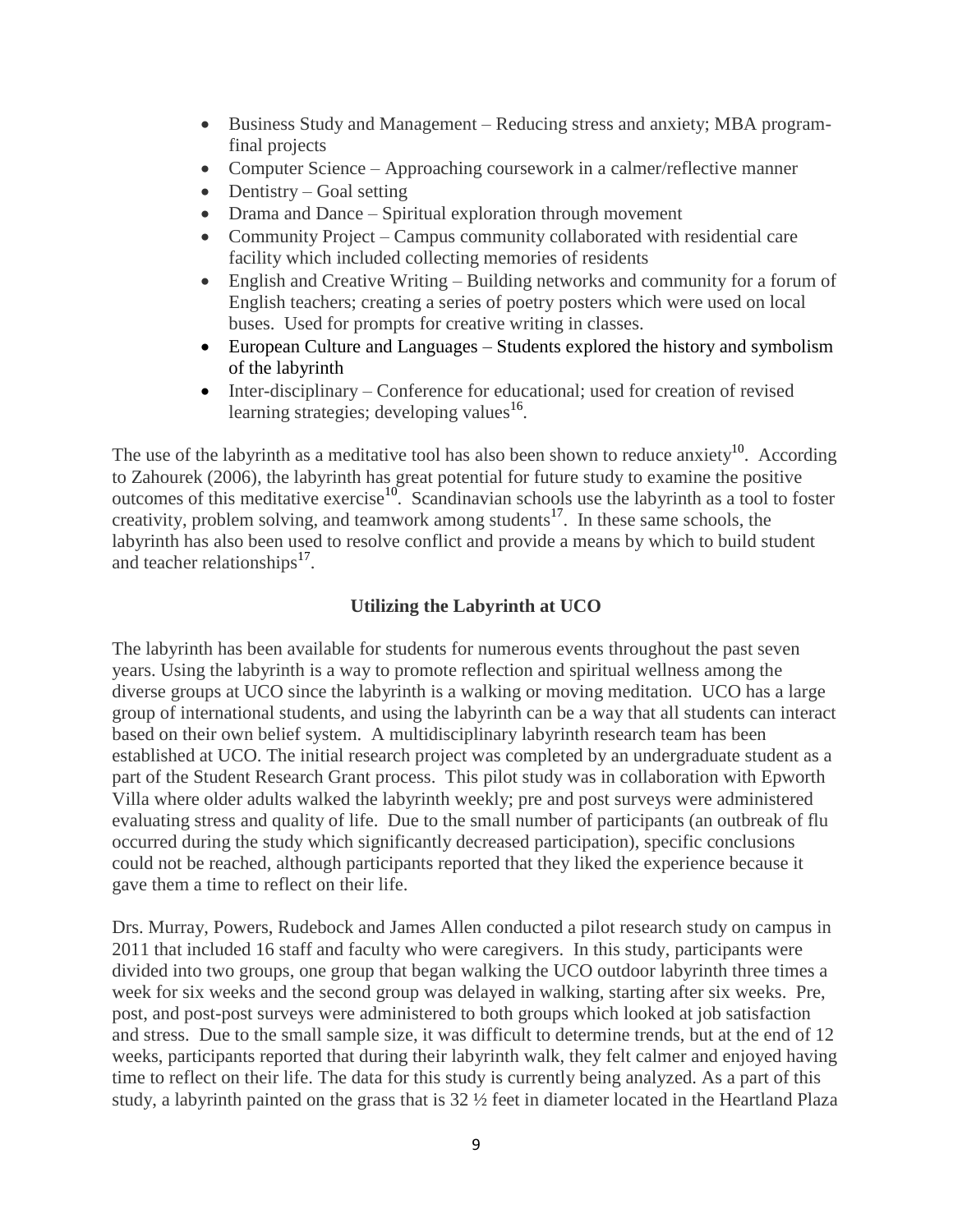garden on the UCO campus. The full walk from the start, to the middle, and back out again is approximately a quarter (1/4) of a mile. The current location of the grass painted labyrinth, in the Heartland Plaza garden, is the proposed location for a permanent labyrinth on campus.

The outdoor labyrinth painted on the grass and the 11-circuit canvas labyrinth in the Kinesiology and Health Studies Department (KHS) are used regularly for campus and community Labyrinth events. Some recent events include:

- 1. Edmond YMCA Labyrinth Event: "A gift to yourself". Members and staff of the Edmond YMCA participated for the first Labyrinth Walk at the Y, December 6, 2011. (Collaboration with Emilee Bounds YMCA Health and Wellness Director and KHS.)
- 2. UCO Campus Gratitude Walk, outdoor labyrinth. Collaboration with UCO Counseling Center, Department of Kinesiology and Health Studies and UCO Wellness Center, November 21, 2011.
- 3. Multi-disciplinary Grant Research Project Fall 2010-Spring 2011 included faculty and staff in Kinesiology and Health Studies, Math and Science, and The Wellness Center as well as two student Research Assistants.



Labyrinth Research Team: UCO Labyrinth painted on grass in Heartland Plaza

- 4. UCO Campus Events: each fall and spring to facilitate campus-wide labyrinth walks in conjunction with the UCO Counseling Center. This labyrinth walk is a part of their Stress Reduction series. After the labyrinth walk that was held on October 6, 2011, Dr. Rudebock and Jan Chapel from the Counseling Center received emails and written comments those who walked the labyrinth at this event: (responses used with permission)
	- "I just wanted to tell you both "THANK YOU" for giving me the opportunity to get out in the fresh air and sunshine today to walk a full eleven circuit Chartres labyrinth during my lunch break."
	- "I cannot remember the last time I enjoyed lunch time so much! The walk was relaxing, refreshing and energizing. I know I overheard other participants sharing how much they enjoyed their walks, too."
	- "Is there a way we could have a permanent one placed here on campus?"
	- "In the meantime, I'm planning to use this one as often as possible and hope that you have plenty of paint left!"
- 5. In April 2011, Epworth Villa WalkFit group came to UCO Campus to walk the Labyrinth. Anna Sherman, a student in The Department of Kinesiology and Health Studies who is involved with the group, explained the following: "The WalkFit program is a grant between the UCO Kinesiology and Health Studies Department and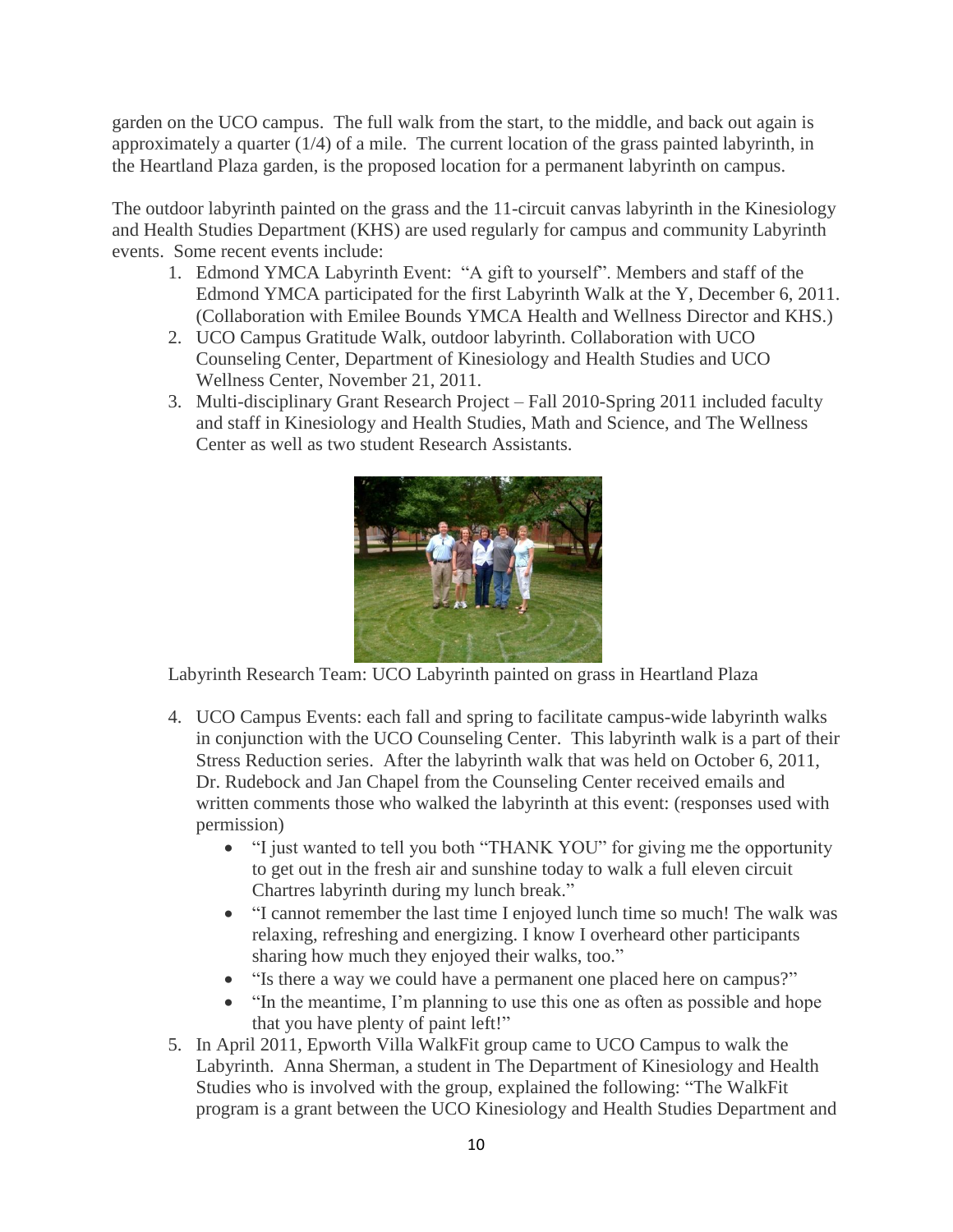Epworth Villa Retirement Community. In helping our senior community to stay engaged in physical activity, the WalkFit grant was given the opportunity in April 2011 to set up a field trip to UCO for participants to walk the labyrinth. After a brief discussion, 9 members of Epworth community ranging in age from 65 - 94 were able to walk the labyrinth and write a reflection about their experience following the walk. Participants had given positive feedback and expressed a need to return again or to bring the labyrinth to Epworth's community. Beginning in November, WalkFit will begin its grant and after speaking with past and new participants, the labyrinth field trip was requested and has become popular among our active community."

6. Department of Dance – 2011 Kaleidoscope Spring Concert – as a part of a campus collaboration between the Department of Dance, Department of Kinesiology and Health Studies, and the Art Department, the labyrinth was used as inspiration for a number in the Spring Concert.



2011 Spring Kaleidoscope Spring Concert, Mitchell Hall

The labyrinth has also been utilized by the on numerous occasions with the dance students. Tina Kambour, the Assistant Chair in the Dance Department, stated "a permanent labyrinth would be a positive addition to the UCO campus. My students are dance majors, and I have taken them to walk the temporary labyrinths that are periodically set up on campus. The students experienced the calming and centering effects so often associated with labyrinths. In addition, the mystery and patterning of the labyrinth has served as an inspiration for both faculty and students in creating choreography."

### **Student Labyrinth Reflections**

Students who walk the labyrinth at various events write a reflection about their experience and share these with the facilitator of the event. These reflections are examples of how one makes sense of their experiences through analogies and metaphors. These students have given us their permission to share their experiences and reflections.

Carol G. Naifeh, R.N. shared "My experiences walking a labyrinth range from ordinary to extraordinary. While some labyrinth walks merely provide quiet respite from a busy day, other walks offer insight and wisdom. Like so many others, I find myself in different roles. Whether as a UCO graduate student, an employee, a caregiver, or a wife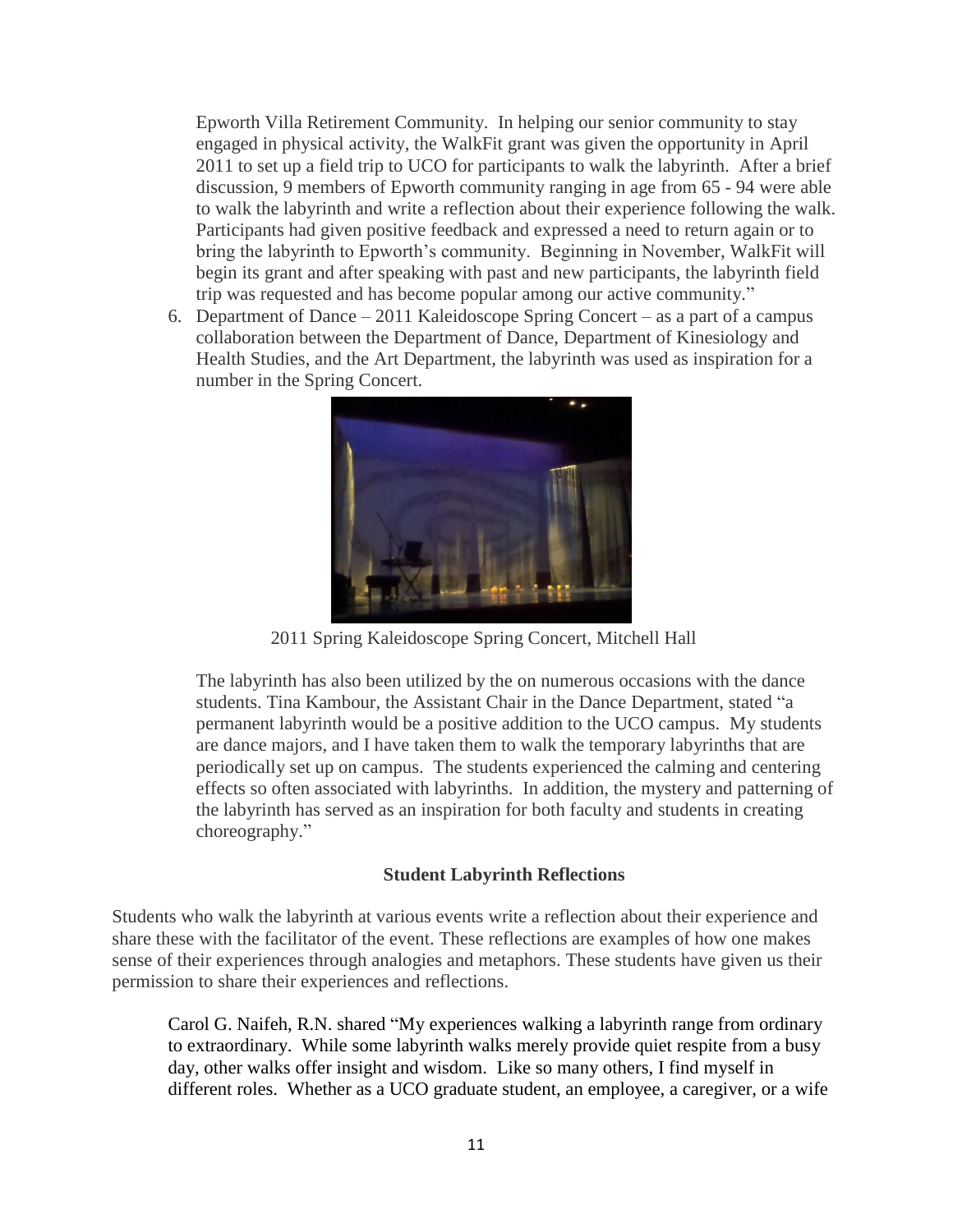and mother, the labyrinth provides exactly what I need at the moment. The labyrinth helps my mind and body come into balance, allows spiritual discovery, and connects me to inner resources. What wonderful gifts from a simple, winding path!"

Lanice William George was also willing to share, "My first experience of walking through a labyrinth was at BCLI (Broncho Corral Leadership Institute) 2011. Once I began walking the labyrinth, I looked ahead to see where the path would take me. With that I started planning ahead and preparing myself for what is to come. As I was walking, I reminisced about my life and where I would be at in certain ages in my life. I illustrated this by marking different spots on the labyrinth. When having reached the half-way point or the three-fourths point of the path, I felt a sense of peace and contentment. The final ending spot (the middle), was rewarding. I have learned that walking through a labyrinth allowed me to pause and reflect how I was living my day-to-day life."

Tommy Dunlap reflected, "There is the ability that we have as a species to find patterns and analogies for everything that we do, where we are, and why we are. Just when you believe that you are closest to the goal you really are most distant from it. Never though do I believe that the most enjoyable part is truly enjoyed, it is the memory I believe that we learn to enjoy true satisfaction. The lack of appreciation to see that even the mundane, seemingly less meaningful, are quite possibly the most special for they do not exist without one another and they exist for each other. As well as every interaction has meaning, it has purpose."





In the past twenty years, articles, books and conferences have emerged which focus specifically on Transformative Learning. The University of Central Oklahoma created the Central Six Tenants of Transformative Learning to align with the UCO mission of helping students learn which has established UCO as a progressive Metropolitan University. Glisczinski states, "Twenty-first century educators who teach in order to foster illumination and transformation rather than to habituate simple recall will do well by their learners to construct curriculum cycles that engage multiple senses, structure critical reflection, advance rational conceptualization, and require active experimentation" (p. 11)<sup>8</sup> which describes what has been implemented on the UCO campus.

A permanent 11-circuit Chartres Labyrinth would also facilitate learning and teaching based on the Central Six Tenants of Transformative Learning: Discipline Knowledge, Leadership,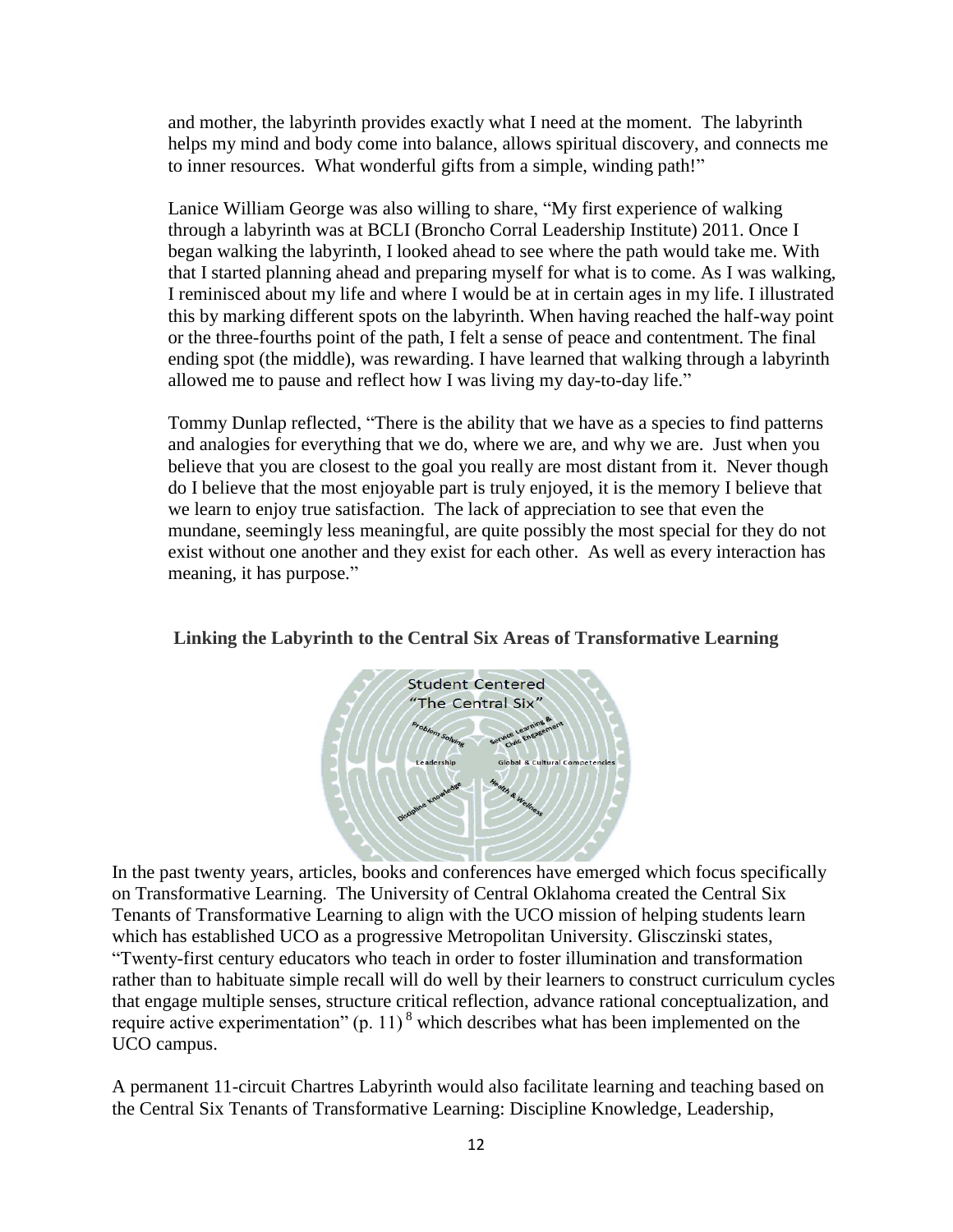Problem Solving, Service Learning and Civic Engagement, Global and Cultural Competencies, and Health and Wellness<sup>6</sup>.

- **Discipline Knowledge:** The labyrinth could be used in the context of the focus of any course. For example, the labyrinth is used regularly in the course, Leadership and Value Formation. Early in the course, students identify their leadership traits and values, then have the opportunity to walk the labyrinth focused on where these traits and values originated and how the student will foster developing leadership skills.
- **Leadership**: A permanent labyrinth on campus would provide students with a tool to experience a transformative journey centered on learning. The components of leadership: integrity, stewardship, and service, can be points of focus on the students' transformative journey to the center of the labyrinth and back out. According to Astin, Astin, and Lindholm (2011), spiritual growth in students has led to enhanced leadership development<sup>3</sup>. The labyrinth is a tool that can be used to enhance spiritual growth and thus enhance leadership development not only in students, but in faculty and staff as well. For example, The Labyrinth is a part of the events offered at Broncho Leadership Corral each fall prior to the start of classes. This event is sponsored by Student Affairs, and the Broncho Leadership Corral is a weekend retreat for campus leaders at Canyon Camp in Hinton, OK. The labyrinth is used at this retreat specifically to focus on leadership.
- **Problem Solving**: According to Zahourek (2006), labyrinths have a lot of potential for future study to examine the positive outcomes of this meditative exercise<sup>10</sup>. A permanent labyrinth on campus would provide both students and faculty, from a wide range of disciplines, an opportunity to engage in research, scholarly, and creative opportunities to use the labyrinth within those disciplines. These research, scholarly, and creative opportunities have the potential to lead to "products" that could contribute to each of those disciplines in unique, rare, and often unexplored ways. The UCO Multidisciplinary Research team, including faculty from Kinesiology and Health Studies, College of Math and Science and staff from the UCO Wellness Center recently completed a pilot research study using the painted grass labyrinth in May 2011.
- **Service Learning and Civic Engagement**: On April 4, 2011, a Labyrinth walk was facilitated using the 11-circuit Chartres canvas Labyrinth in the KHS Department which was made available walk for the WalkFit group as a celebration of their completion of their class. The WalkFit group consisted of residents from Epworth Villa, a local retirement community, and students from UCO. A permanent labyrinth on campus would provide students with service learning and civic engagement opportunities as evidenced by the WalkFit group. This particular event was just the beginning of all of the different possibilities a permanent labyrinth on campus could provide. The WalkFit group also provided a wonderful example of how collaborations can be promoted between students, faculty, staff, and community partners.
- **Global and Cultural Competencies**: Having access to a permanent labyrinth on campus would also have the potential to provide students with greater cultural awareness, more positive attitudes and perspectives for cultural differences, and greater knowledge of different cultural views and practices. This could provide the student with the skills that are necessary to be able to interact with individuals of different cultures in more productive and meaningful ways. For example, the labyrinth at Central Michigan University has been used for a multicultural program through their counseling center.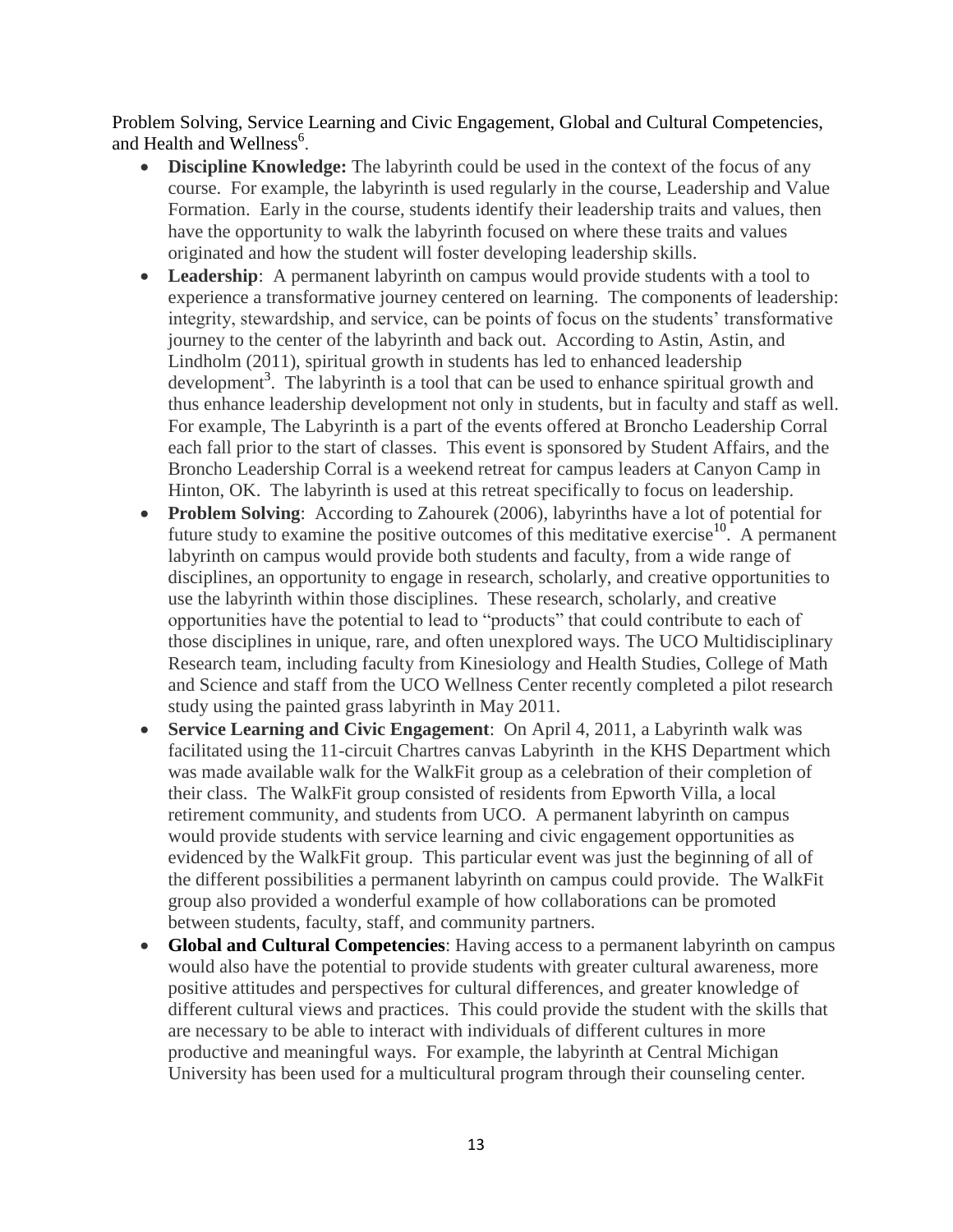The students were asked to "walk the labyrinth as means to process their individual and group experience regarding discrimination" <sup>15</sup>.

 **Health and Wellness**: Research areas could include research on stress reduction, increased productivity, academic success, first year student success, student retention, and creativity just to identify a few which relate to overall health and wellness.

Building a permanent labyrinth on campus would also provide students with the skills and abilities to be flexible, adaptable, and creative as well as provide students with a tool to deal with their successes and their failures and foster a sense of humor and self-reliance. All of these skills and abilities are necessary for students to become not only productive citizens of the surrounding community and the state of Oklahoma, but to be productive citizens of the much broader global society as well.

Wellness is composed of many different elements that include physical, spiritual, environmental, emotional, intellectual, and social/interpersonal health and wellbeing. A permanent labyrinth on campus would provide students, faculty, and staff with the opportunity to grow in all of these areas of wellness. For students, growth in all of these areas of health and wellness, could positively impact their academic life while they are here at this university resulting in positive attitudes of achieving academic success and successful degree completion.

Using a labyrinth as a tool for meditation and self-reflection can greatly enhance the spiritual development and growth in students as well as faculty and staff. Spiritual growth, specifically in students, has been shown to enhance academic performance, psychological well-being, leadership, and greater overall satisfaction with their college experience<sup>4</sup>.

According to the University of Central Oklahoma Healthy Campus Initiative, stress management is a priority area on campus<sup>18</sup>. A permanent labyrinth on campus would provide students, faculty, and staff with another tool to manage stress. For example, Central Michigan University has used the labyrinth as part of their human resources wellness program as means for stress reduction and self-care for staff members $<sup>11</sup>$ . Every fall and spring, there is a campus- wide</sup> labyrinth walk in conjunction with the UCO Counseling Center as part of their Stress Reduction series. A permanent labyrinth on campus would allow these individuals to continue using the labyrinth on their own time outside of the facilitated walks as a means for reducing stress.

### **Conclusion**

In conclusion, a labyrinth is essentially a unique path of reflection which results in transformative learning experiences for all those who journey along the path. It is a tool that can be used to enhance all aspects of the lives of those individuals on this campus as well as the lives of those in the surrounding communities of this university. Labyrinths exemplify abundant opportunities that exist for students, faculty, and staff in the Central Six areas of Discipline Knowledge Leadership, Problem Solving (Research, Scholarly and Creative Activities), Service Learning and Civic Engagement, Global and Cultural Competencies, and Health and Wellness<sup>6</sup>. There is no doubt that a permanent outdoor labyrinth on campus can be a positive addition to the great student learning environment that already exists on this beautiful campus.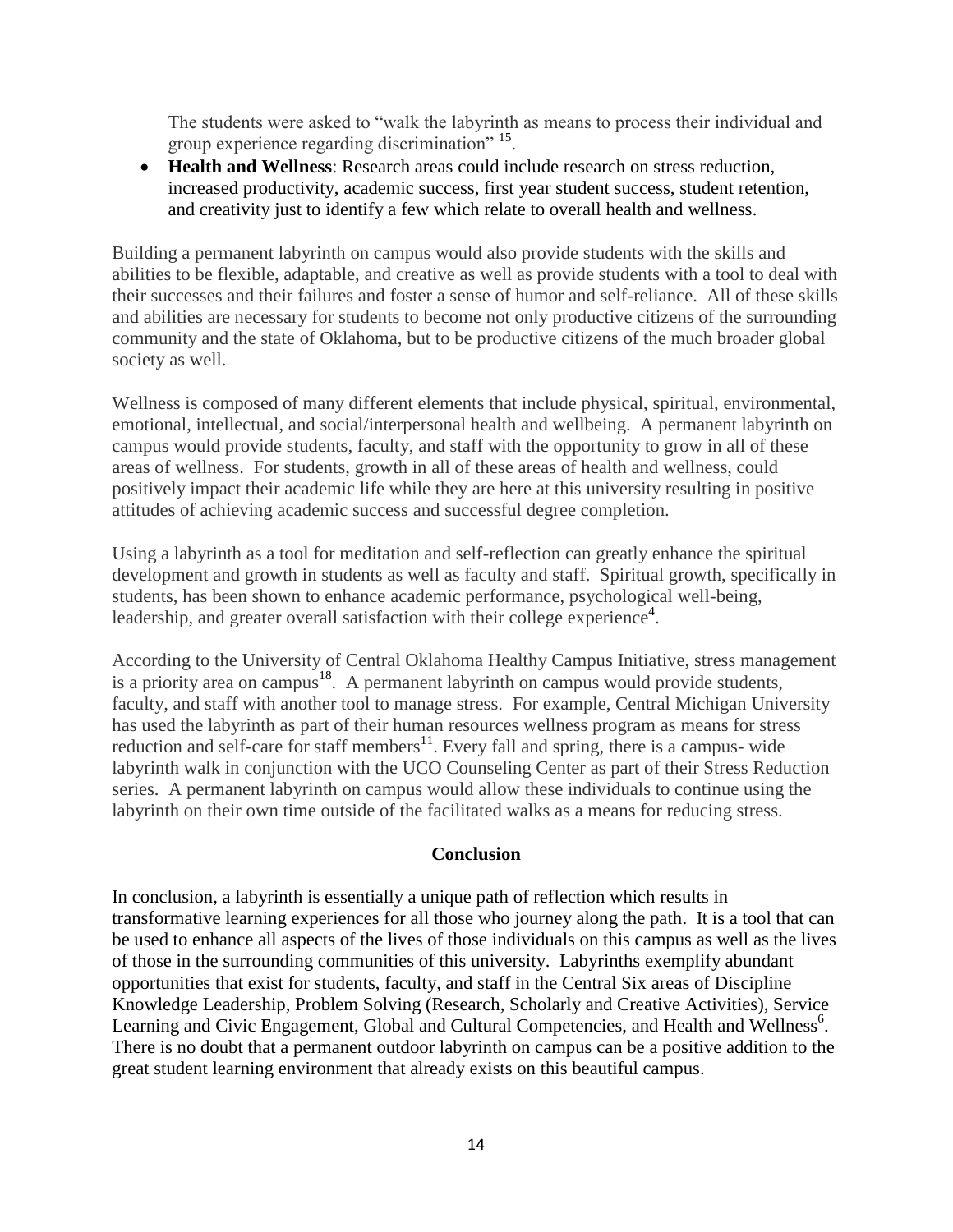### **Cost Estimate and Potential Funding and Donation Opportunities**

The 11-circuit Chartres paver labyrinth creation is a beautiful work of art, and is the design recommended for the permanent labyrinth on campus; this design can accommodate large groups of people, and since it is made of pavers, is accessible to people with disabilities. The approximate size of the 11-circuit Chartres Labyrinth is 42-44 feet in diameter, and the cost of creating a permanent design varies, but generally can be completed for approximately \$70,000, depending on site preparation, the materials selected, and the group selected to complete installation. The area west of the Y Chapel on the west side of campus is the recommended location.

The cost of building a permanent labyrinth varies depending on the materials used. The 11 circuit paver Chartres design at Mercy Hospital in Oklahoma City, OK, was approximately \$60,000. The possibility exists that some of the materials may be donated, such as concrete from a concrete company or stones from one of the stone yards. These funding opportunities have not been explored as this project is a proposal to the administration to create a permanent labyrinth on campus. The project has been presented to campus facilities and a tentative approval has been received by Mr. Rodolf to move forward with the proposed space west of Y Chapel.

The following is a list of labyrinth companies, the different types of labyrinth options that they offer to customers, cost, and company/builder contact information. Also, names of two companies are provided at the end of this section that can be contacted for potential funding and donation opportunities if the need arises.

### **Labyrinths In Stone**

Commissioned Paver Art: approximately \$70,000

Marty and Debi Kermeen 211Windham Circle Yorkville, IL 60560, USA Email:<http://www.labyrinthbuilder.com/> [artisticpaver@sbcglobal.net](mailto:artisticpaver@sbcglobal.net) 

Phone: 630-553-5305

 Marty and Debi Kermeen have built two paver labyrinths in Oklahoma, the one in Standing Bear Park in Ponca City, OK, and they created a Labyrinth for the City of Tonkawa.

## **Labyrinth Enterprises, LLC**

Polymer Concrete Labyrinth Cost Range: \$18,000-\$45,000

 Labyrinth Enterprises has developed some proprietary techniques for making affordable, durable, low-maintenance concrete labyrinths that are very popular with institutions. We either stencil or score the pattern, using polymer concrete to color the pattern. It is much stronger than stain or paint. We are not contractors, however, so the client first has a local company do the underlying concrete. (We can supply our suggested guidelines.) Then we come and install the labyrinth pattern. Our fee varies from \$15,000 to \$27,000 depending on the pattern, size, and circumstances. Including the cost of the concrete, the range should be fairly accurate.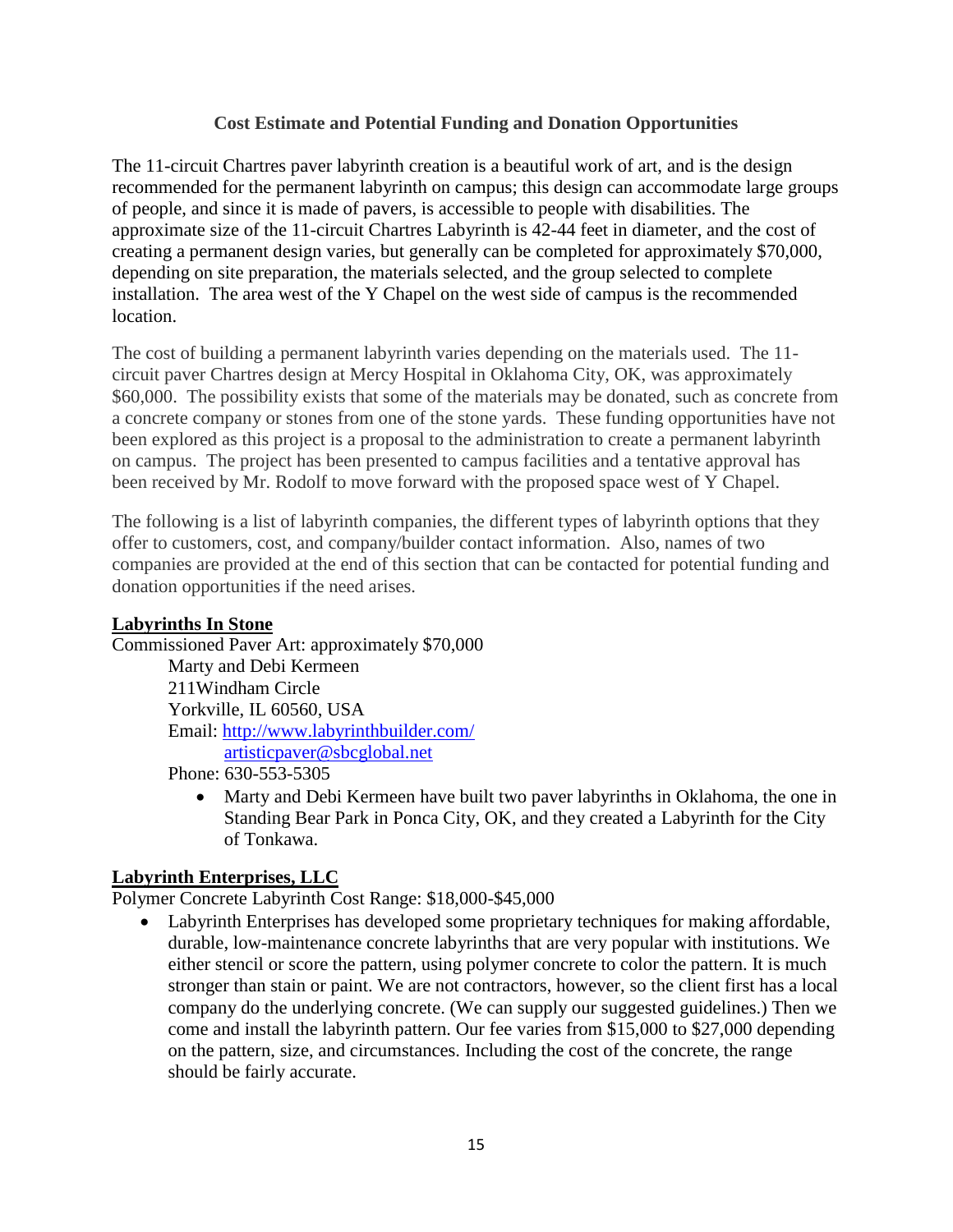# **Labyrinth Enterprises, LLC (con't)**

Granite Resin Cost Range: \$10,000-\$40,000

 This is a material that Labyrinth Enterprises, LLC, began offering in 2008. Made of crushed granite in a resin base, it has no pigments and should not fade. The color is the natural color of the granite itself. Being mostly quartz, granite has crystals in it, and sparkles accordingly. It is available in vivid colors not possible with concrete. Note: We can install a granite labyrinth using your volunteers as workers, reducing the cost b as much as 25%. That means a full-size Chartres labyrinth for around \$30,000. That's quite a bargain.

## CutPaver Cost Range: \$30,000-\$120,000

Making labyrinths from two colors of pavers involves a lot of cutting. Both the shape and the background color must be cut, creating double the work. When cut completely by hand, such a Labyrinth is an astounding work of art, worth of a six-figure price tag. Now, however, we have taken advantage of water jet technology to cut some of the pavers. This has brought down the cost of a two-color paver labyrinth to an affordable range. Here at Labyrinth Enterprises we work with Marty Kermeen, the world's most accomplished paver artist, to install our paver labyrinths. Grass Paver Cost Range: \$10,000-\$20,000

 Grass paving allows for spaces to remain green while still supporting wheelchairs and even vehicles. Click on the photo for more details.

Do-It-Yourself Labyrinths: Soft Path Labyrinths Cost Range: up to \$6,000; Crushed Stone Labyrinth Cost Range: up to \$10,000

• Contact Information: Robert Ferré Phone: Toll free: (800) 873-9873; (314) 517-6543 o Email: Robert's email: [robert@labyrinth-enterprises.com](mailto:robert@labyrinth-enterprises.com)

## **The Labyrinth Company**

Chartres Style Paver Kits - Cost: \$27,000 + \$1900 (freight cost)

- Chartres Replica™ 11 Circuit
	- o Size: 39' 0.5" diameter plaza with a 38' 4.25" (91%) precisely scaled model of the original 800 year old labyrinth design from the nave floor at Chartres Cathedral in France
	- o Colors: Charcoal, Rose Red, Buff and Granite Gray. Charcoal is recommended for contrast as either the line or field color.
- David Tolzman
	- o Email: [David@LabyrinthCompany.com](mailto:David@LabyrinthCompany.com)

## **PAXworks**

They provide consultation, design, and installation service for outdoor labyrinths. John E. Ridder

- Emails: [info@paxworks.com](mailto:info@paxworks.com)
- Phone: 317-842-2997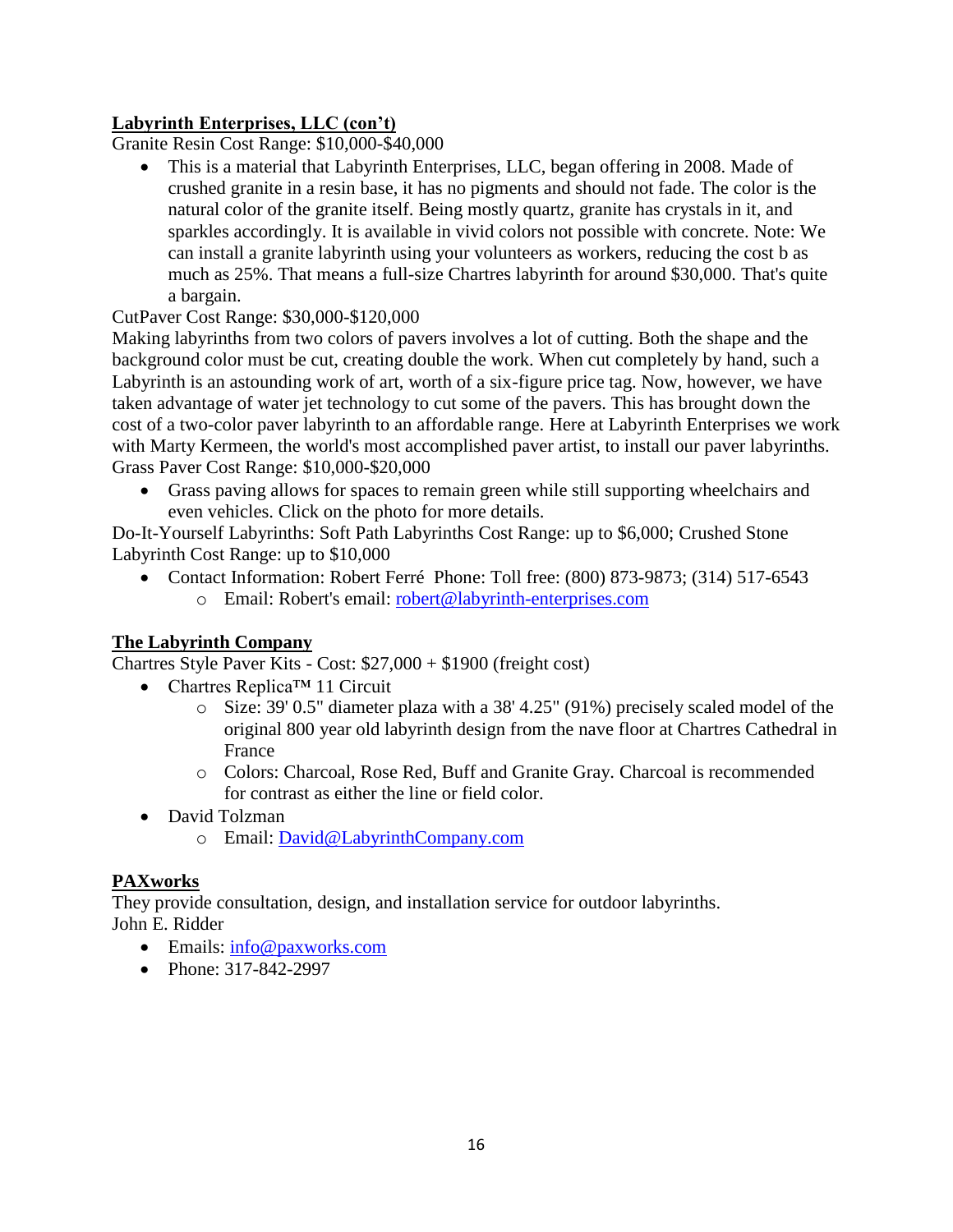**Possible Funding and Donation Opportunities:**

20 N.W. 13th Street 4004 S Kelly Ave P.O. Box 677 Edmond, OK 73013 Oklahoma City, OK 73101 Phone: (405) 475-1746 Phone: (405) 235-2311

Dolese Bros. Co. Schwarz (M P) Ready Mix

Ray Williams Crutcho Creek Sod Farms, Oklahoma

**Please contact Dr. C. Diane Rudebock, [crudebock@uco.edu](mailto:crudebock@uco.edu) 974-5216, for additional information and video of university labyrinths** 

#### **References**

<sup>1</sup> Artress. L. (1995). *Walking a sacred pat*h: *Rediscovering the labyrinth as a sacred tool.* New York: The Berkley Publishing Company.

2 Sawad, J. (2003). *Labyrinths & mazes: A complete guide to magical paths of the world.* New York: Sterling Publishing Company.

<sup>3</sup>Wang, V. and King, K. (2006). Understanding Mezirow's theory of reflectivity from Confucian perspectives: A model and perspective. *Radical Pedagogy, 8*(1). Ĩ

<sup>4</sup>Astin, A. W., Astin, H. S., & Lindholm, J. A. (2011). *Cultivating the spirit: How college can enhance student's inner lives*. San Francisco, CA: Jossey-Bass A Wiley Imprint.

<sup>5</sup>Worldwide Labyrinth Locater. Retrieved from http://wwll.veriditas.labyrinthsociety.org

6 Peck, G., Yeingst, L., & Pennington, P. (2007). *Oklahoma Labyrinths – a path to inner peace.* Oklahoma City, OK: 7 Hawks Publishing.

<sup>7</sup>University of Central Oklahoma. Mission, Vision & Call to Action. Retrieved from www.uco.edu/about/mission.asp

 ${}^{8}$ Glisczinski, D. J. (January, 2011). Lighting up the mind: Transforming learning through the applied scholarship of cognitive neuroscience. *International Journal for the Scholarship of Teaching and Learning, 5*(1), p. 9. Retrieved at http://www.georgiasouthern.edu/ijsotl

<sup>9</sup>Artess, L. A. (2006). *The sacred path companion*. New York: Riverhead Books

<sup>10</sup> Zahourek, R. P. (2006). Commentary on "Exploring the Effects of Walking the Labyrinth." *Journal of Holistic Nursing*, 24(2), 111-112.